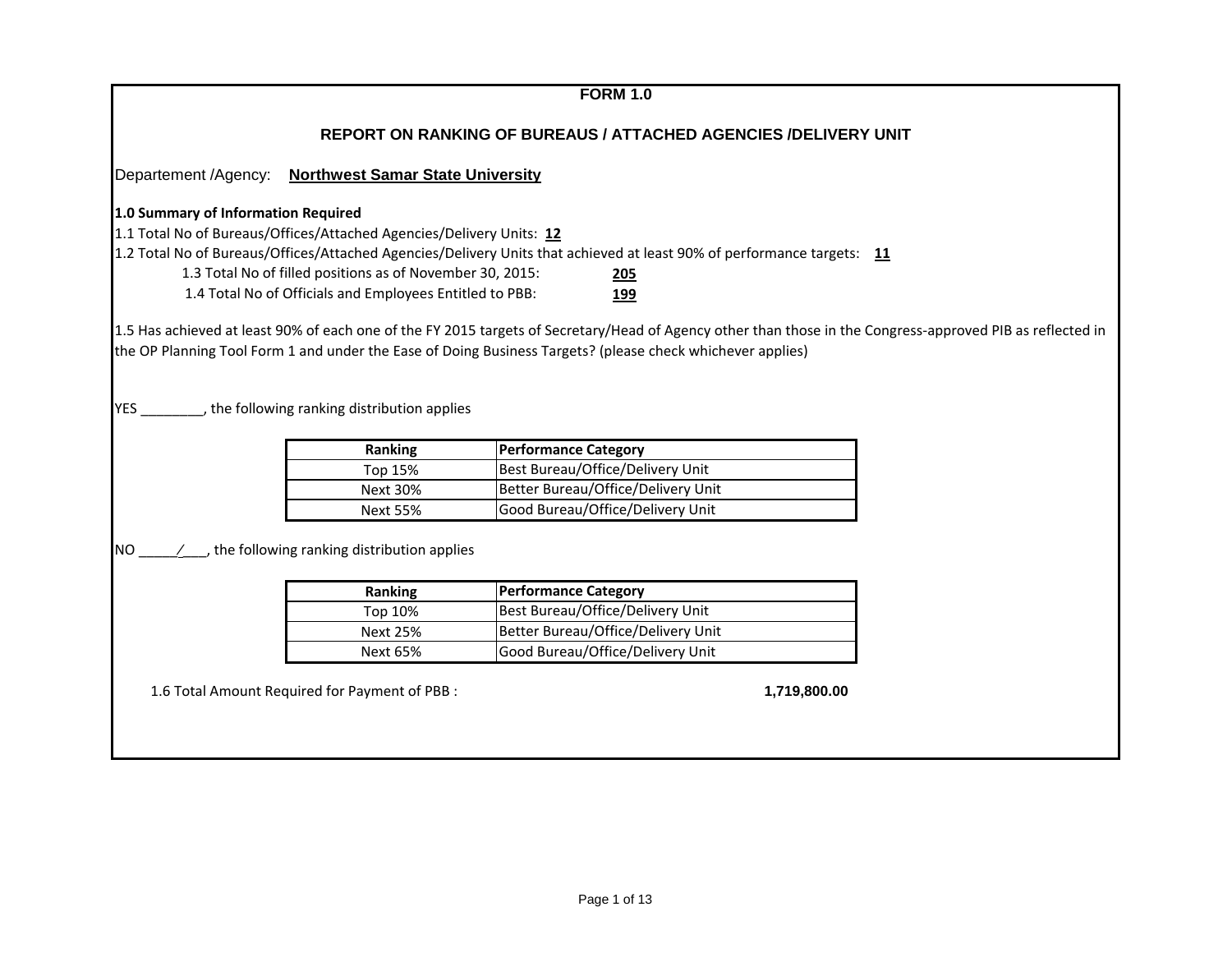## **2.0 REPORT ON RANKING OF DELIVERY UNITS**

## Departement / Agency: Northwest Samar State University

|                  |                              | Rate of                                |                                   | <b>Ranking of Employees</b>        |               |
|------------------|------------------------------|----------------------------------------|-----------------------------------|------------------------------------|---------------|
| Ranking          | <b>Name of Delivery Unit</b> | Accomplishment<br>of Targets<br>(in %) | Ranking                           | No of Employees by<br>Salary Grade | Amount of PBB |
| 2.1 Best (10%)   | Delivery Unit 1:             |                                        | Best Performer (20%)              |                                    |               |
|                  | <b>Research Services</b>     | 137.92%                                | Calumba, Eugene C.                | $SG 14 = 1$                        | 35,000.00     |
|                  |                              |                                        | <b>SUB TOTAL BEST PERFORMER</b>   |                                    | 35,000.00     |
|                  |                              |                                        | Better Performer (35%)            |                                    |               |
|                  |                              |                                        | Malabarbas, Gerald T.             | $SG 12 = 1$                        | 20,000.00     |
|                  |                              |                                        | Petilla, Peter Anthony C.         | $SG 13 = 1$                        | 20,000.00     |
|                  |                              |                                        | <b>SUB TOTAL BETTER PERFORMER</b> | 40,000.00                          |               |
|                  |                              |                                        | Good Performer (45%)              |                                    |               |
|                  |                              |                                        | Guades, Ernesto J.                | $SG 16 = 1$                        | 10,000.00     |
|                  |                              |                                        | Majait, Noemi A.                  | SG 12= 1                           | 10,000.00     |
|                  |                              |                                        | Espina, Marietta L.               | $SG 22 = 1$                        | 10,000.00     |
|                  |                              |                                        | Ortiz, Riz Rupert L. * (7mo)      | $SG 16 = 1$                        | 8,000.00      |
|                  |                              |                                        |                                   | <b>SUB TOTAL GOOD PERFORMER</b>    | 38,000.00     |
|                  |                              |                                        | <b>TOTAL BEST DELIVERY UNIT</b>   | 7 employees                        | 113,000.00    |
| 2.2 Better (25%) | Delivery Unit 1:             | 125.08%                                | <b>Best Performer (15%)</b>       |                                    |               |
|                  | <b>Extension Services</b>    |                                        | Tangaran, Joselito B.             | $SG 13 = 1$                        | 25,000.00     |
|                  |                              |                                        |                                   | <b>SUB TOTAL BEST PERFORMER</b>    | 25,000.00     |
|                  |                              |                                        | Better Performer (30%)            |                                    |               |
|                  |                              |                                        | Labasbas, Remelito T.             | $SG 14 = 1$                        | 13,500.00     |
|                  |                              |                                        | Lonzaga, Eugenia A.               | $SG 21 = 1$                        | 13,500.00     |
|                  |                              |                                        |                                   | <b>SUB TOTAL BETTER PERFORMER</b>  | 27,000.00     |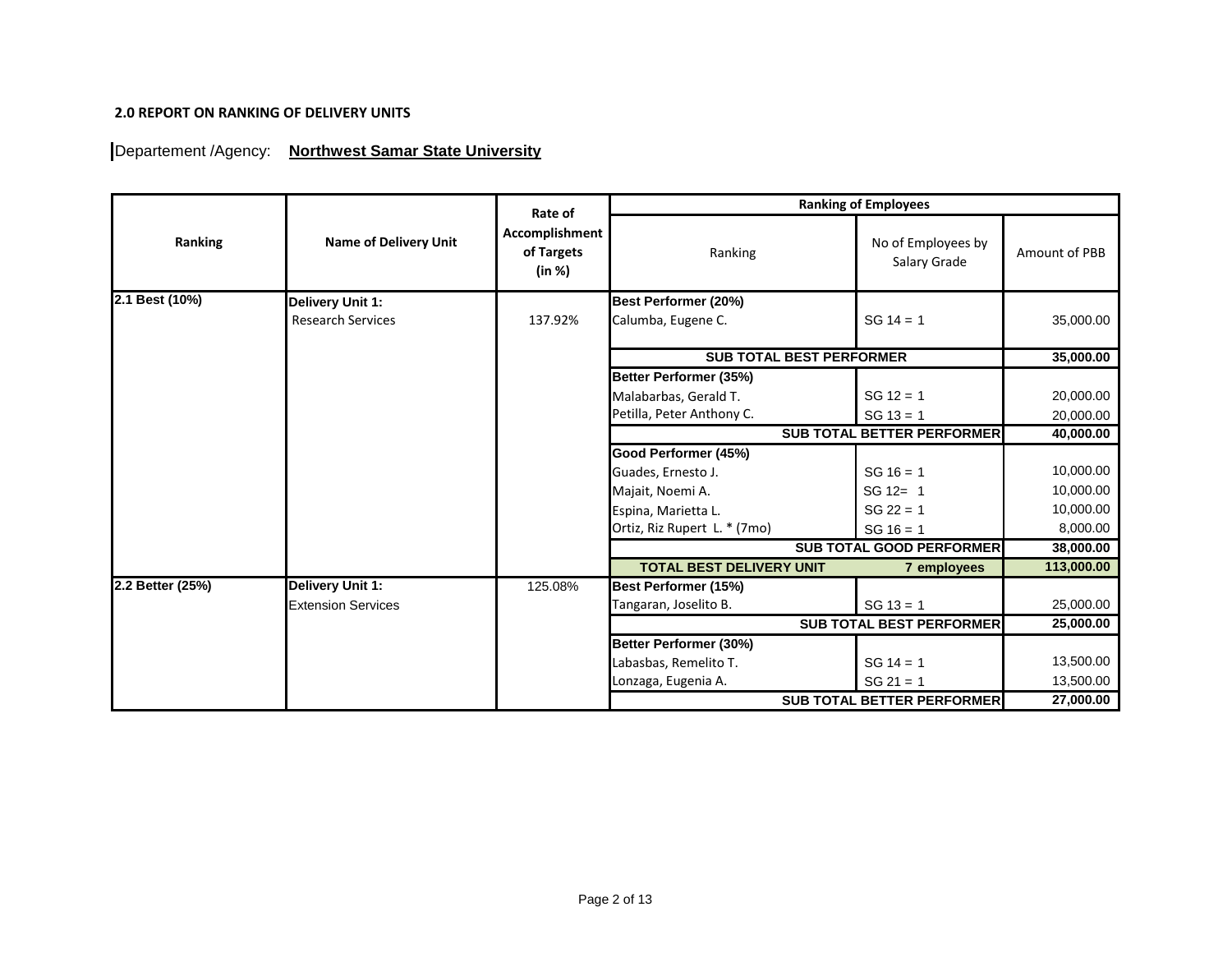|         | <b>Name of Delivery Unit</b>       | Rate of<br>Accomplishment<br>of Targets<br>(in %) | <b>Ranking of Employees</b> |                                    |               |  |
|---------|------------------------------------|---------------------------------------------------|-----------------------------|------------------------------------|---------------|--|
| Ranking |                                    |                                                   | Ranking                     | No of Employees by<br>Salary Grade | Amount of PBB |  |
|         |                                    |                                                   | Good Performer (55%)        |                                    |               |  |
|         |                                    |                                                   | Canaman, Florabel C.        |                                    | 7,000.00      |  |
|         |                                    |                                                   | Lauderes, Archie B.         | $SG 12 = 3$                        | 7,000.00      |  |
|         |                                    |                                                   | Celeste, Novlloyd E.        |                                    | 7,000.00      |  |
|         |                                    |                                                   |                             | <b>SUB TOTAL GOOD PERFORMER</b>    | 21,000.00     |  |
|         | <b>Delivery Unit 2:</b>            | 116.75%                                           | Best Performer (15%)        |                                    |               |  |
|         | <b>Higher Education (San Jorge</b> |                                                   | Gamusa, Eliza V.            | $SG 12 = 1$                        | 25,000.00     |  |
|         | Campus)                            |                                                   | Jamin, Nilda C.             | $SG 17 = 1$                        | 25,000.00     |  |
|         |                                    |                                                   | Bejar, Elvie T.             | $SG 19 = 1$                        | 25,000.00     |  |
|         |                                    |                                                   | Fabillar, Luz M.            | $SG 21 = 1$                        | 25,000.00     |  |
|         |                                    |                                                   |                             | <b>SUB TOTAL BEST PERFORMER</b>    | 100,000.00    |  |
|         |                                    |                                                   | Better Performer (30%)      |                                    |               |  |
|         |                                    |                                                   | Fortaliza, Judith S.        | $SG 12 = 1$                        | 13,500.00     |  |
|         |                                    |                                                   | Ortiz, Jayrose P.           | $SG 12 = 1$                        | 13,500.00     |  |
|         |                                    |                                                   | Napuran, Nemesio F.M.       | $SG 14 = 1$                        | 13,500.00     |  |
|         |                                    |                                                   | Manlolo, Perla S.           | $SG 17 = 1$                        | 13,500.00     |  |
|         |                                    |                                                   | Bejar, Feleciano R.         | $SG 23 = 1$                        | 13,500.00     |  |
|         |                                    |                                                   | Polbos, Teresa B.           | $SG 14 = 1$                        | 13,500.00     |  |
|         |                                    |                                                   | Corrales, Ramil C.          | $SG 15 = 1$                        | 13,500.00     |  |
|         |                                    |                                                   | Maynite, Clarita C.         | $SG 12 = 1$                        | 13,500.00     |  |
|         |                                    |                                                   | Perez, Erna A.              | $SG 16 = 1$                        | 13,500.00     |  |
|         |                                    |                                                   |                             | SUB TOTAL BETTER PERFORMER         | 121,500.00    |  |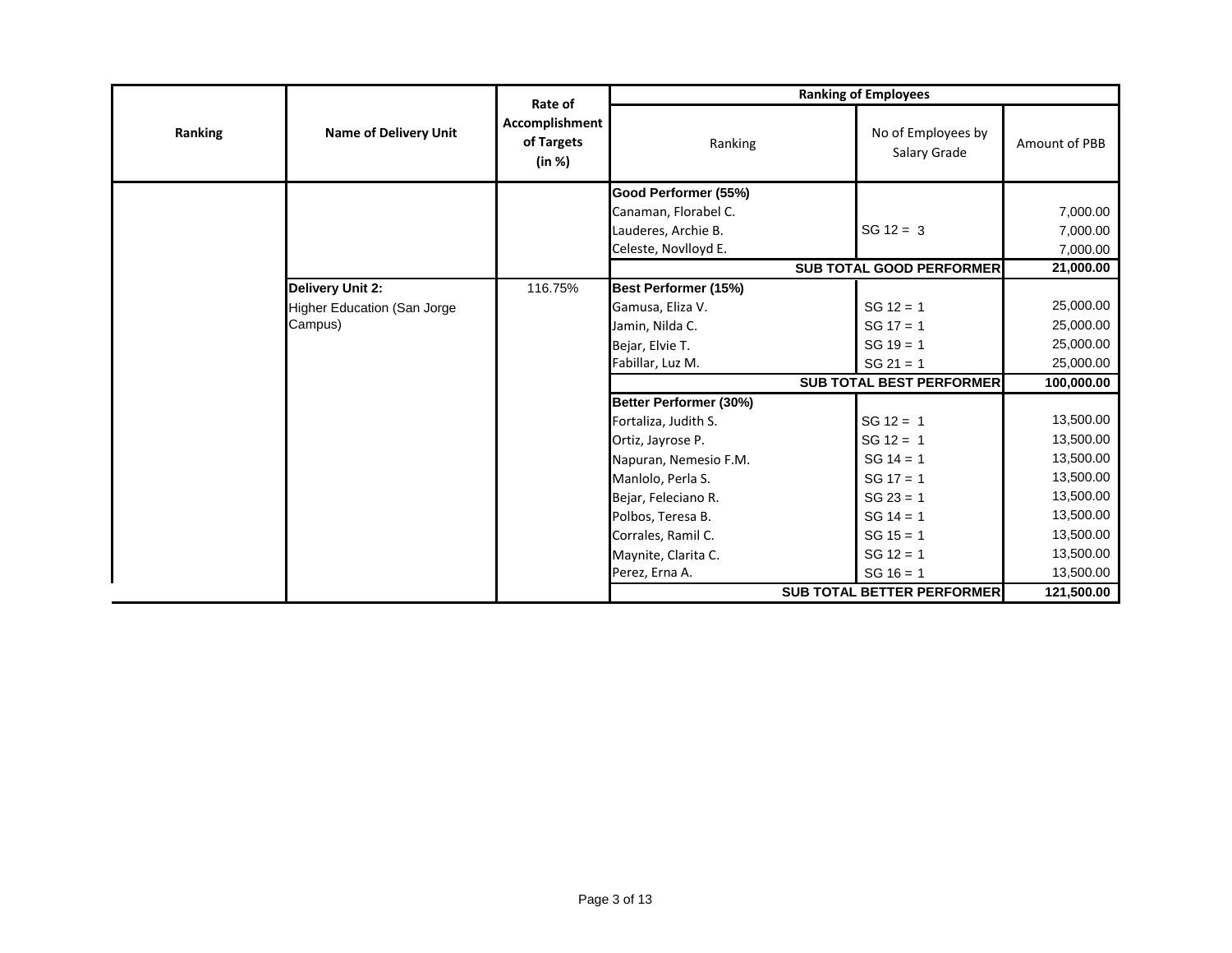|         |                              | Rate of                                |                             | <b>Ranking of Employees</b>        |                        |
|---------|------------------------------|----------------------------------------|-----------------------------|------------------------------------|------------------------|
| Ranking | <b>Name of Delivery Unit</b> | Accomplishment<br>of Targets<br>(in %) | Ranking                     | No of Employees by<br>Salary Grade | Amount of PBB          |
|         |                              |                                        | Good Performer (55%)        |                                    |                        |
|         |                              |                                        | Tangaran, Lorilie F.        | $SG 12 = 1$                        | 7,000.00               |
|         |                              |                                        | Afable, Ma Lourdes A.       | $SG 14 = 1$                        | 7,000.00               |
|         |                              |                                        | Ceblano, Nino R.            | $SG 14 = 1$                        | 7,000.00               |
|         |                              |                                        | Tan, Cezario B.             | $SG 18 = 1$                        | 7,000.00               |
|         |                              |                                        | Beduya, Marietes N.         | $SG 16 = 1$                        | 7,000.00               |
|         |                              |                                        | Mante, Lagrito Ebert B.     | $SG 23 = 1$                        | 7,000.00               |
|         |                              |                                        | Casuela, Jesusa L.          | $SG 12 = 1$                        | 7,000.00               |
|         |                              |                                        | Paldez, Romeo N.            | $SG 26 = 1$                        | 7,000.00               |
|         |                              |                                        | Mujeres, Princess C R.      | $SG 12 = 1$                        | 7,000.00               |
|         |                              |                                        | Aquino, Reynaldo R.         | $SG 16 = 1$                        | 7,000.00               |
|         |                              |                                        | Bongalon, Rico P.           | $SG 18 = 1$                        | 7,000.00               |
|         |                              |                                        | Tan, John M.                | $SG 14 = 1$                        | 7,000.00               |
|         |                              |                                        | Montejo, Roy N.             | $SG 12 = 1$                        | 7,000.00               |
|         |                              |                                        | Lonzaga, Arnulfo O.         | $SG 15 = 1$                        | 7,000.00               |
|         |                              |                                        | Alamin, Myrna B.            | $SG 22 = 1$                        | 7,000.00               |
|         |                              |                                        | Diocton, Reynaldo R.* (5mo) | $SG 16 = 1$                        | 4,200.00               |
|         |                              |                                        |                             | <b>SUB TOTAL GOOD PERFORMER</b>    | 109,200.00             |
|         | <b>Delivery Unit 3:</b>      | 116.13%                                | Best Performer (15%)        |                                    |                        |
|         | College of Arts and Sciences |                                        | Cabral, Helen S.            | $SG 23 = 1$                        | 25,000.00              |
|         | (CAS)                        |                                        | Villocino, Santos B.        | $SG 16 = 1$                        | 25,000.00              |
|         |                              |                                        |                             | <b>SUB TOTAL BEST PERFORMER</b>    | $\overline{50,000.00}$ |
|         |                              |                                        | Better Performer (30%)      |                                    |                        |
|         |                              |                                        | Docdoc, Vercelle A.         | $SG 12 = 1$                        | 13,500.00              |
|         |                              |                                        | Abela, Mark V.              | $SG 12 = 1$                        | 13,500.00              |
|         |                              |                                        | Mercurio, Phil Harold L.    | $SG 13 = 1$                        | 13,500.00              |
|         |                              |                                        | Magdaraog, Melanie T.       | $SG 12 = 1$                        | 13,500.00              |
|         |                              |                                        |                             | <b>SUB TOTAL BETTER PERFORMER</b>  | 54,000.00              |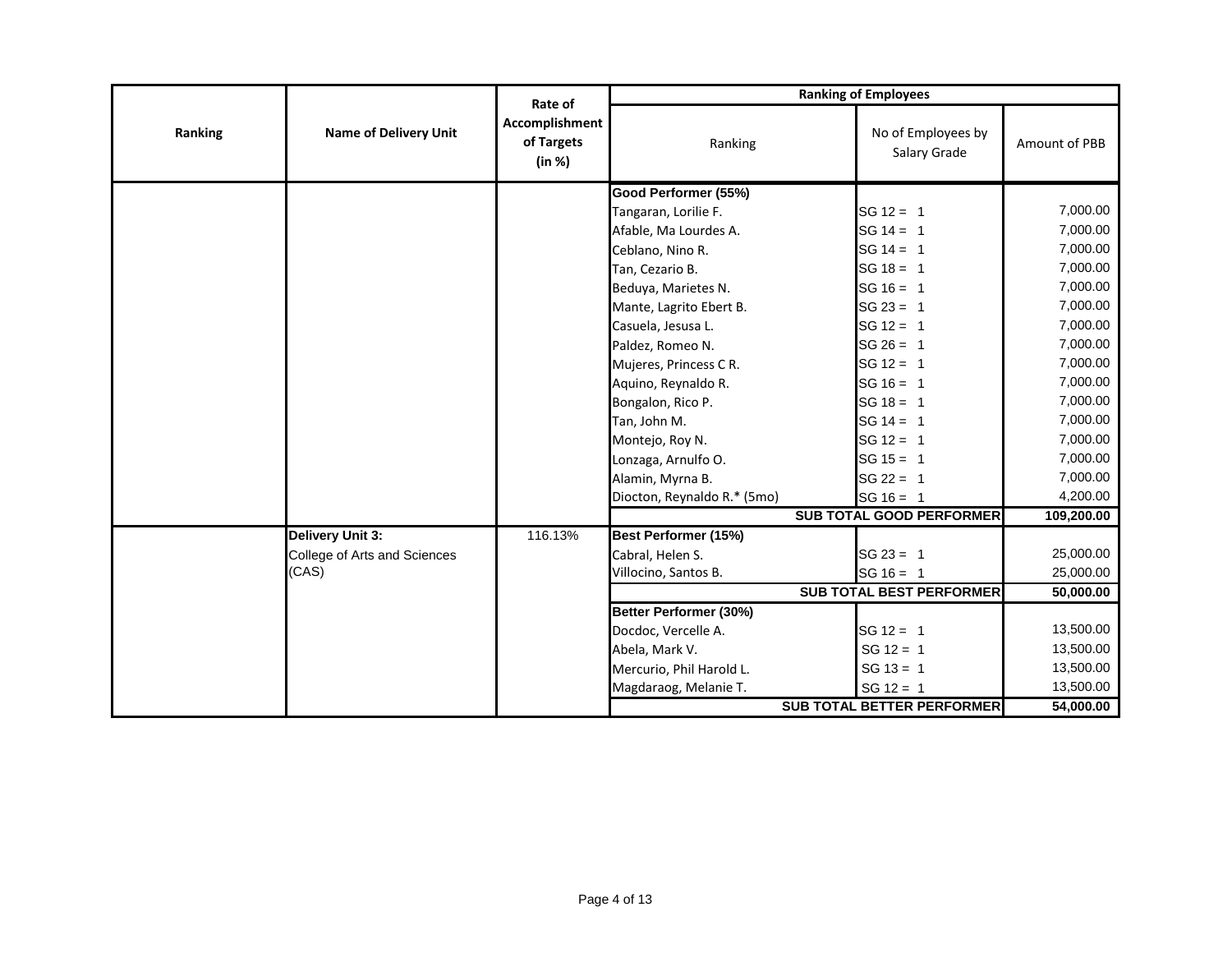|                | <b>Name of Delivery Unit</b>                   | Rate of<br>Accomplishment<br>of Targets<br>(in %) | <b>Ranking of Employees</b>       |                                    |               |  |
|----------------|------------------------------------------------|---------------------------------------------------|-----------------------------------|------------------------------------|---------------|--|
| Ranking        |                                                |                                                   | Ranking                           | No of Employees by<br>Salary Grade | Amount of PBB |  |
|                |                                                |                                                   | Good Performer (55%)              |                                    |               |  |
|                |                                                |                                                   | Nugal, Alberto S.                 | $SG 12 = 1$                        | 7,000.00      |  |
|                |                                                |                                                   | Pasaporte, Catalina R.            | $SG 15 = 1$                        | 7,000.00      |  |
|                |                                                |                                                   | Tanega, Joel C.                   | $SG 12 = 1$                        | 7,000.00      |  |
|                |                                                |                                                   | Delfin, Erwin A.                  | $SG 12 = 1$                        | 7,000.00      |  |
|                |                                                |                                                   | Babon, Jose Gerwin P.             | $SG 12 = 1$                        | 7,000.00      |  |
|                |                                                |                                                   | Rodriguez, Catherine B.* (7mo)    | $SG 16 = 1$                        | 5,600.00      |  |
|                |                                                |                                                   | <b>SUB TOTAL GOOD PERFORMER</b>   |                                    | 40,600.00     |  |
|                |                                                |                                                   | <b>TOTAL BETTER DELIVERY UNIT</b> | 47<br>employees                    | 548,300.00    |  |
| 2.3 Good (65%) | <b>Delivery Unit 1:</b>                        | 111.55%                                           | Best Performer (10%)              |                                    |               |  |
|                | College of Engineering and<br>Technology (CET) |                                                   | Cabacaba, Marcelino L.            | $SG 13 = 1$                        | 15,000.00     |  |
|                |                                                |                                                   | Lanuza, Ramil T.                  | $SG 12 = 1$                        | 15,000.00     |  |
|                |                                                |                                                   | Baldomaro, Cynthia P.             | $SG 20 = 1$                        | 15,000.00     |  |
|                |                                                |                                                   |                                   | <b>SUB TOTAL BEST PERFORMER</b>    | 45,000.00     |  |
|                |                                                |                                                   | Better Performer (25%)            |                                    |               |  |
|                |                                                |                                                   | Dimakiling, Rhio C.               | SG 12= 1                           | 10,000.00     |  |
|                |                                                |                                                   | Baldomaro, Artemio G.             | $SG 12 = 1$                        | 10,000.00     |  |
|                |                                                |                                                   | Maribojoc, Ritchie P.             | $SG 12 = 1$                        | 10,000.00     |  |
|                |                                                |                                                   | Santos, Romeo B.                  | $SG 17 = 1$                        | 10,000.00     |  |
|                |                                                |                                                   | Amatosa, Teodoro A Jr.            | $SG 12 = 1$                        | 10,000.00     |  |
|                |                                                |                                                   | Galvez, Virgilio G.               | $SG 20 = 1$                        | 10,000.00     |  |
|                |                                                |                                                   | Lasaca, Elizabeth P.              | $SG 17 = 1$                        | 10,000.00     |  |
|                |                                                |                                                   |                                   | <b>SUB TOTAL BETTER PERFORMER</b>  | 70,000.00     |  |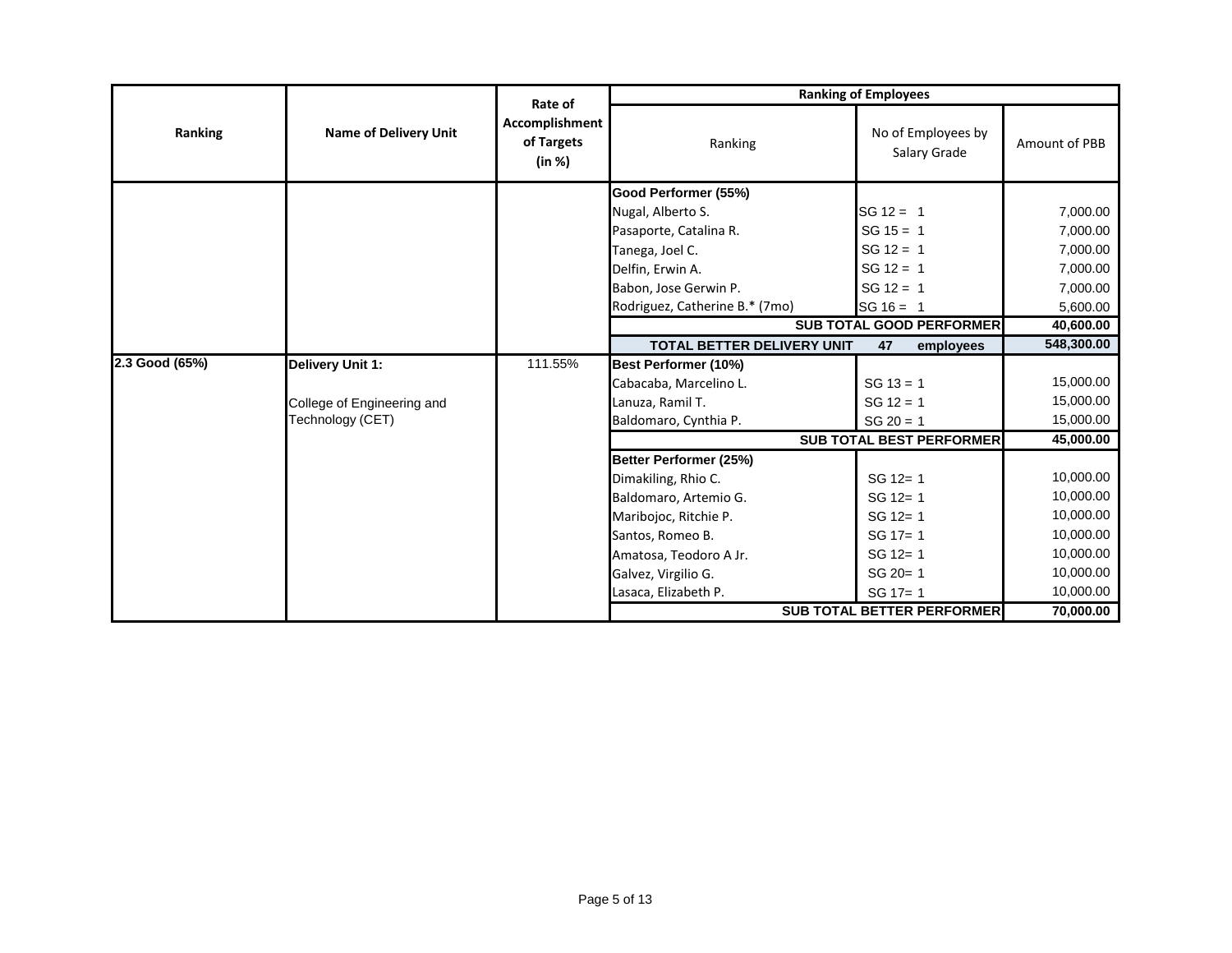|         |                                   | Rate of<br>Accomplishment<br>of Targets<br>(in %) | <b>Ranking of Employees</b> |                                    |               |  |
|---------|-----------------------------------|---------------------------------------------------|-----------------------------|------------------------------------|---------------|--|
| Ranking | <b>Name of Delivery Unit</b>      |                                                   | Ranking                     | No of Employees by<br>Salary Grade | Amount of PBB |  |
|         |                                   |                                                   | Good Performer (65%)        |                                    |               |  |
|         |                                   |                                                   | Gariando, Gonzalo L.        | SG 13= 1                           | 5,000.00      |  |
|         |                                   |                                                   | Jabaan, Evangeline D.       | $SG 19 = 1$                        | 5,000.00      |  |
|         |                                   |                                                   | Tizon, Francisca C.         | SG 17= 1                           | 5,000.00      |  |
|         |                                   |                                                   | Saliwan, Damaso M.          | SG 15=1                            | 5,000.00      |  |
|         |                                   |                                                   | Tizon, Enrique T. Jr        | SG 16=1                            | 5,000.00      |  |
|         |                                   |                                                   | Catamora, Ramil S.          | $SG 22 = 1$                        | 5,000.00      |  |
|         |                                   |                                                   | Apilado, Marciano B.        | SG 22= 1                           | 5,000.00      |  |
|         |                                   |                                                   | Romano, Joseph Marian B.    | SG 14= 1                           | 5,000.00      |  |
|         |                                   |                                                   | Bernadit, Leonida S.        | SG 15=1                            | 5,000.00      |  |
|         |                                   |                                                   | Bucalin, Ma Editha M.       | SG 13= 1                           | 5,000.00      |  |
|         |                                   |                                                   | Salem, Jenith T.            | SG 13= 1                           | 5,000.00      |  |
|         |                                   |                                                   | Ca-ang, Merary C.           | SG 15=1                            | 5,000.00      |  |
|         |                                   |                                                   | Miano, Erwin B.             | $SG 13 = 1$                        | 5,000.00      |  |
|         |                                   |                                                   | Negros, Leopoldo C.         | SG 13= 1                           | 5,000.00      |  |
|         |                                   |                                                   | Taduyo, Otilia G.           | $SG 15 = 1$                        | 5,000.00      |  |
|         |                                   |                                                   | Ortiz, Rameses L.           | SG 12= 1                           | 5,000.00      |  |
|         |                                   |                                                   | Jalayajay, Salvador R.      | SG 15=1                            | 5,000.00      |  |
|         |                                   |                                                   |                             | <b>SUB TOTAL GOOD PERFORMER</b>    | 85,000.00     |  |
|         | Delivery Unit 2:                  | 110.48%                                           | Best Performer (10%)        |                                    |               |  |
|         |                                   |                                                   | Dollado, Rodolfo F. Jr      | $SG 17 = 1$                        | 15,000.00     |  |
|         | College of Information Technology |                                                   |                             | <b>SUB TOTAL BEST PERFORMER</b>    | 15,000.00     |  |
|         | (CIT)                             |                                                   | Better Performer (25%)      |                                    |               |  |
|         |                                   |                                                   | Antivo, Edmun Dennis S.     | $SG 12 = 1$                        | 10,000.00     |  |
|         |                                   |                                                   | Bacamante, Francisco B. Jr  | $SG 13 = 1$                        | 10,000.00     |  |
|         |                                   |                                                   |                             | <b>SUB TOTAL BETTER PERFORMER</b>  | 20,000.00     |  |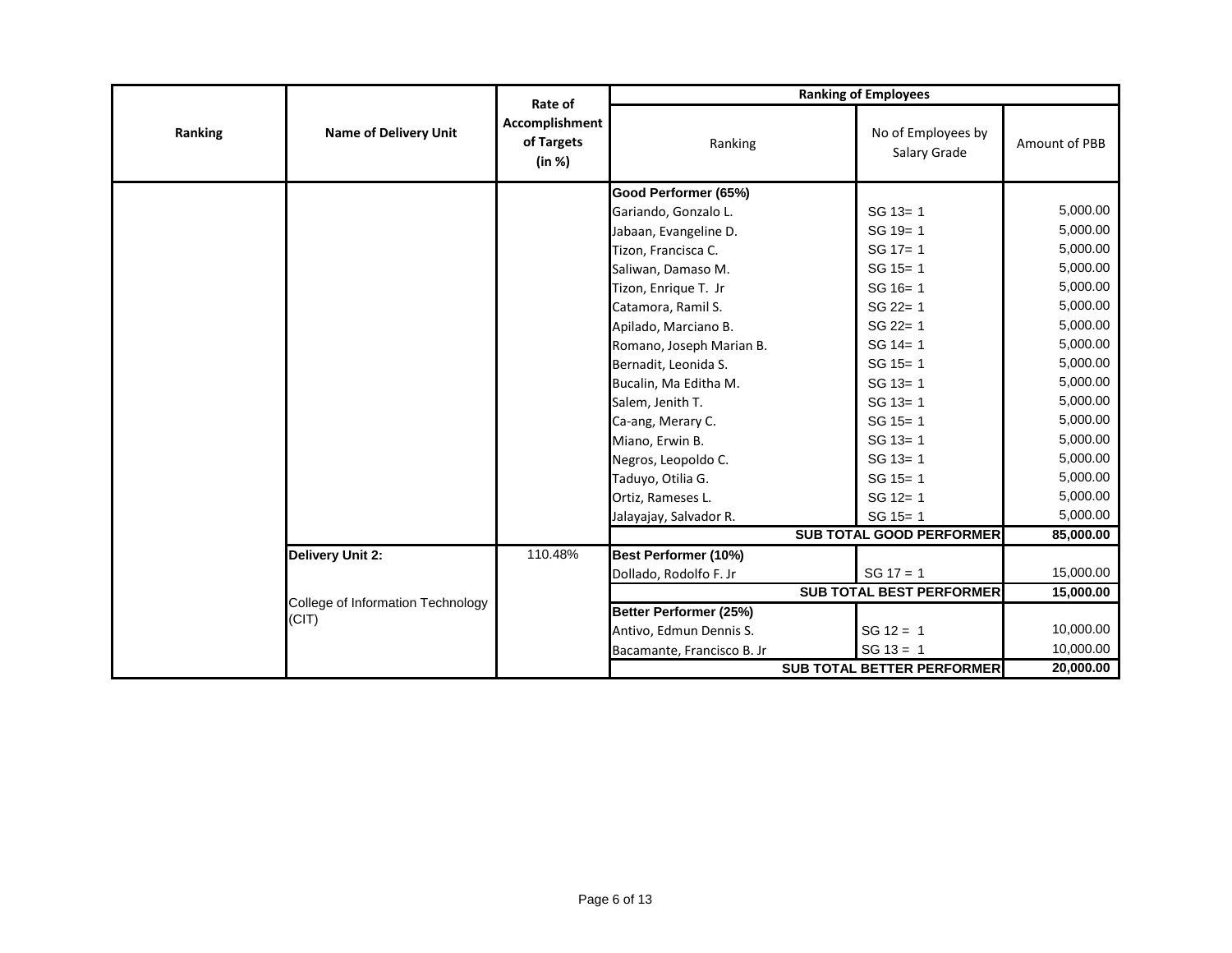|         | <b>Name of Delivery Unit</b> | Rate of<br>Accomplishment<br>of Targets<br>(in %) | <b>Ranking of Employees</b> |                                    |               |  |
|---------|------------------------------|---------------------------------------------------|-----------------------------|------------------------------------|---------------|--|
| Ranking |                              |                                                   | Ranking                     | No of Employees by<br>Salary Grade | Amount of PBB |  |
|         |                              |                                                   | Good Performer (65%)        |                                    |               |  |
|         |                              |                                                   | Amoguez, Ronald A.          | $SG 12 = 1$                        | 5,000.00      |  |
|         |                              |                                                   | Flores, Salvador L.         | $SG 12 = 1$                        | 5,000.00      |  |
|         |                              |                                                   | Ortiz, Rolly L.             | $SG 12 = 1$                        | 5,000.00      |  |
|         |                              |                                                   | Balza, Martin C.            | $SG 12 = 1$                        | 5,000.00      |  |
|         |                              |                                                   | Rodriguez, Ervin L.         | $SG 12 = 1$                        | 5,000.00      |  |
|         |                              |                                                   | Getalado, Nancy L.* (5mo)   | $SG 14 = 1$                        | 3,000.00      |  |
|         |                              |                                                   |                             | <b>SUB TOTAL GOOD PERFORMER</b>    | 28,000.00     |  |
|         | <b>Delivery Unit 3:</b>      | 106.84%                                           | Best Performer (10%)        |                                    |               |  |
|         |                              |                                                   | Pecayo, Benjamin L.         | $SG 24 = 1$                        | 15,000.00     |  |
|         | Adminstration (main campus)  |                                                   | Andrada, Bruce Carmelo      | $SG 01 = 1$                        | 15,000.00     |  |
|         |                              |                                                   | Sobreviga, Marlon D.        | $SG 14 = 1$                        | 15,000.00     |  |
|         |                              |                                                   | Makabenta, Ramon P.         | $SG 18 = 1$                        | 15,000.00     |  |
|         |                              |                                                   |                             | <b>SUB TOTAL BEST PERFORMER</b>    | 60,000.00     |  |
|         |                              |                                                   | Better Performer (25%)      |                                    |               |  |
|         |                              |                                                   | Barral, Luz B.              | $SG 11 = 1$                        | 10,000.00     |  |
|         |                              |                                                   | Corsiga, Romeo T.           | $SG 15 = 1$                        | 10,000.00     |  |
|         |                              |                                                   | Ty, Maria Jona V.           | $SG 06 = 1$                        | 10,000.00     |  |
|         |                              |                                                   | Enguito, Diolito E.         | $SG 04 = 1$                        | 10,000.00     |  |
|         |                              |                                                   | Montañez, Primitivo         | $SG 15 = 1$                        | 10,000.00     |  |
|         |                              |                                                   | Aurea, Wilfredo A.          | $SG 15 = 1$                        | 10,000.00     |  |
|         |                              |                                                   | Ultra, Bernardo B. Jr       | $SG 08 = 1$                        | 10,000.00     |  |
|         |                              |                                                   | Yabao, Santos B. Jr         | $SG 01 = 1$                        | 10,000.00     |  |
|         |                              |                                                   | Libranza, Danilo D.         | $SG 03 = 1$                        | 10,000.00     |  |
|         |                              |                                                   | Oraya, Maria A.             | $SG 20 = 1$                        | 10,000.00     |  |
|         |                              |                                                   | Mancol, Artemio R.          | $SG 18 = 1$                        | 10,000.00     |  |
|         |                              |                                                   |                             | <b>SUB TOTAL BETTER PERFORMER</b>  | 110,000.00    |  |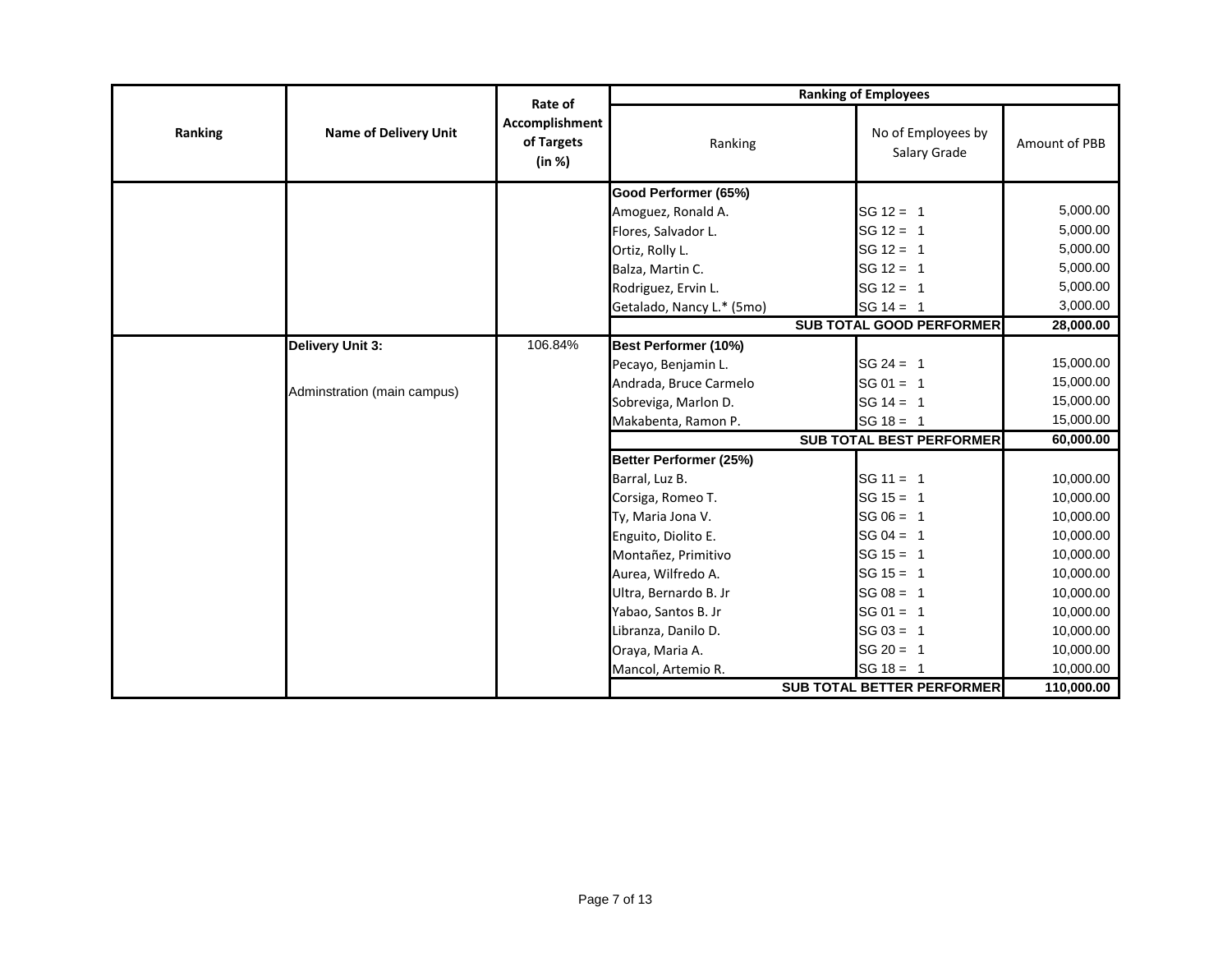|         |                              | Rate of<br>Accomplishment<br>of Targets<br>(in %) | <b>Ranking of Employees</b> |                                    |               |  |
|---------|------------------------------|---------------------------------------------------|-----------------------------|------------------------------------|---------------|--|
| Ranking | <b>Name of Delivery Unit</b> |                                                   | Ranking                     | No of Employees by<br>Salary Grade | Amount of PBB |  |
|         |                              |                                                   | Good Performer (65%)        |                                    |               |  |
|         |                              |                                                   | Correche, Ale P.            | $SG 03 = 1$                        | 5,000.00      |  |
|         |                              |                                                   | Chavez, Antonio D.          | $SG 06 = 1$                        | 5,000.00      |  |
|         |                              |                                                   | Masecampo, Criselda N.      | $SG 08 = 1$                        | 5,000.00      |  |
|         |                              |                                                   | Magbutay, Lorna M.          | $SG 11 = 1$                        | 5,000.00      |  |
|         |                              |                                                   | Saavedra, Sarah Jane G.     | $SG 08 = 1$                        | 5,000.00      |  |
|         |                              |                                                   | Ebit, Danilo T.             | $SG 01 = 1$                        | 5,000.00      |  |
|         |                              |                                                   | Bautista, Cornelio C. Jr    | $SG 19 = 1$                        | 5,000.00      |  |
|         |                              |                                                   | Getalado, Niel L.           | $SG 06 = 1$                        | 5,000.00      |  |
|         |                              |                                                   | Mendoza, Rogelio O.         | $SG 06 = 1$                        | 5,000.00      |  |
|         |                              |                                                   | Canada, Sherwin E.          | $SG 03 = 1$                        | 5,000.00      |  |
|         |                              |                                                   | Lauderes, Domingo C.        | $SG 03 = 1$                        | 5,000.00      |  |
|         |                              |                                                   | Manatad, Venancio G.        | $SG 03 = 1$                        | 5,000.00      |  |
|         |                              |                                                   | Pagjunasan, Aurelio R.      | $SG 03 = 1$                        | 5,000.00      |  |
|         |                              |                                                   | Ramonida, Alejandro T.      | $SG 03 = 1$                        | 5,000.00      |  |
|         |                              |                                                   | Penalosa, Mario C.          | $SG 01 = 1$                        | 5,000.00      |  |
|         |                              |                                                   | Sagadal, Gil C.             | $SG 01 = 1$                        | 5,000.00      |  |
|         |                              |                                                   | Tallo, Francis B.           | $SG 01 = 1$                        | 5,000.00      |  |
|         |                              |                                                   | Tarrayo, Girlie M.          | $SG 18 = 1$                        | 5,000.00      |  |
|         |                              |                                                   | Uy, Reynaldo A.             | $SG 18 = 1$                        | 5,000.00      |  |
|         |                              |                                                   | Limpiado, Mishelle R.       | $SG 03 = 1$                        | 5,000.00      |  |
|         |                              |                                                   | Espedilla, Eusebio          | $SG 01 = 1$                        | 5,000.00      |  |
|         |                              |                                                   | Tibe, Francisco             | $SG 17 = 1$                        | 5,000.00      |  |
|         |                              |                                                   | Engracia, Elizabeth D.      | $SG 11 = 1$                        | 5,000.00      |  |
|         |                              |                                                   | Sollano, Maria Eva M.       | $SG 04 = 1$                        | 5,000.00      |  |
|         |                              |                                                   | Beduya, Rogelio M. Jr.      | $SG 01 = 1$                        | 5,000.00      |  |
|         |                              |                                                   | Alviola, Deonifer P.        | $SG 01 = 1$                        | 5,000.00      |  |
|         |                              |                                                   | Alviola, Fel S.             | $SG 03 = 1$                        | 5,000.00      |  |
|         |                              |                                                   | Pael, Antonio D.            | $SG 03 = 1$                        | 5,000.00      |  |
|         |                              |                                                   | Cadiong, Igmedio Y Jr.      | $SG 03 = 1$                        | 5,000.00      |  |
|         |                              |                                                   |                             | SUB TOTAL GOOD PERFORMER           | 145,000.00    |  |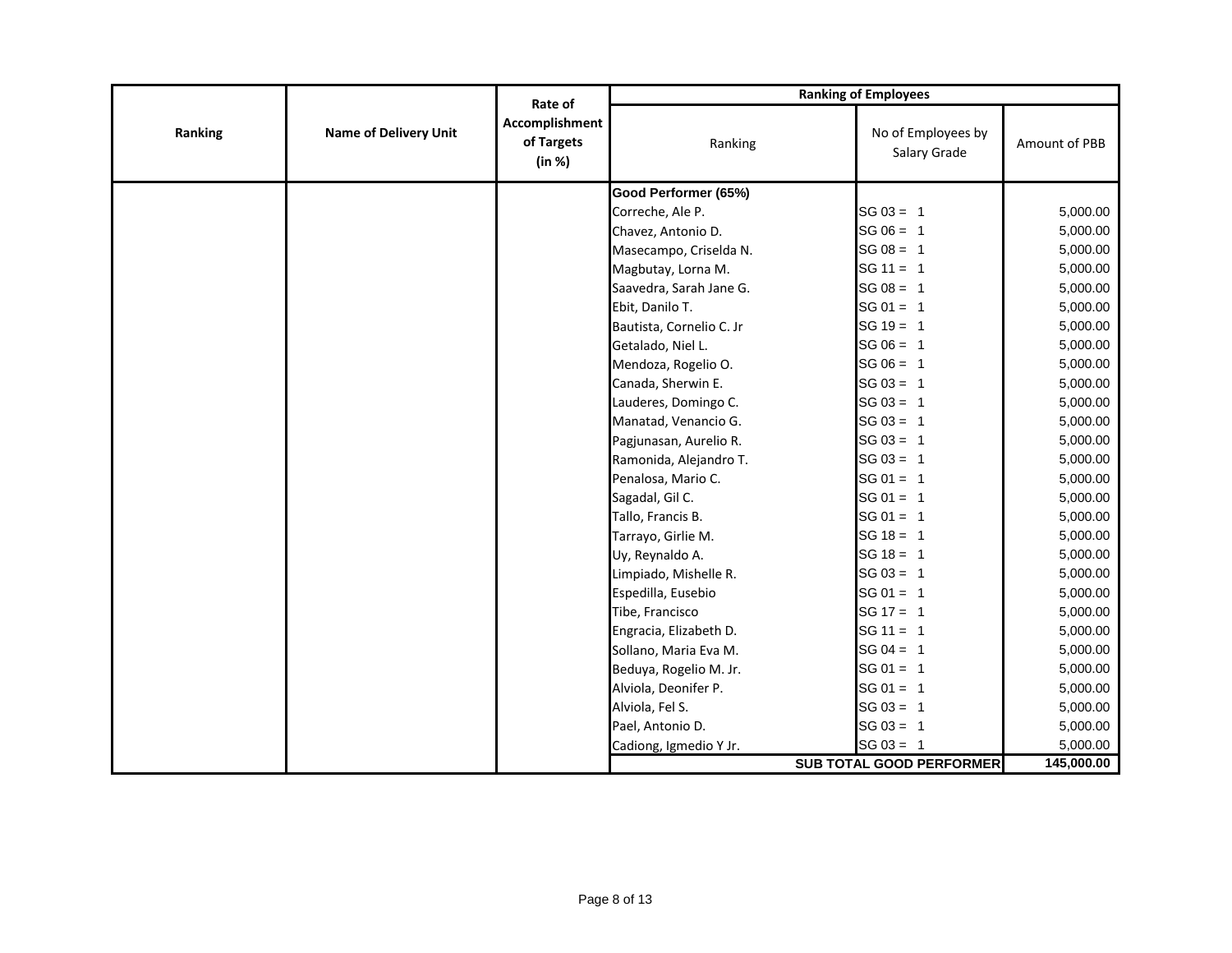|         | <b>Name of Delivery Unit</b>      | Rate of<br>Accomplishment<br>of Targets<br>(in %) | <b>Ranking of Employees</b> |                                    |               |  |
|---------|-----------------------------------|---------------------------------------------------|-----------------------------|------------------------------------|---------------|--|
| Ranking |                                   |                                                   | Ranking                     | No of Employees by<br>Salary Grade | Amount of PBB |  |
|         | <b>Delivery Unit 4:</b>           | 105.26%                                           | Best Performer (10%)        |                                    |               |  |
|         | Administration (San Jorge campus) |                                                   | Mante, Teresita T.          | $SG 15 = 1$                        | 15,000.00     |  |
|         |                                   |                                                   | Mujeres, Crispina A.        | $SG 01 = 1$                        | 15,000.00     |  |
|         |                                   |                                                   | Logatiman, Josefina D.      | $SG 11 = 1$                        | 15,000.00     |  |
|         |                                   |                                                   |                             | <b>SUB TOTAL BEST PERFORMER</b>    | 45,000.00     |  |
|         |                                   |                                                   | Better Performer (25%)      |                                    |               |  |
|         |                                   |                                                   | Mujeres, Francisca R.       | $SG 15 = 1$                        | 10,000.00     |  |
|         |                                   |                                                   | Pallones, Josephine A.      | $SG 01 = 1$                        | 10,000.00     |  |
|         |                                   |                                                   | Tan, Lucia D.               | $SG 01 = 1$                        | 10,000.00     |  |
|         |                                   |                                                   | Zosa, Ryan Emil             | $SG 11 = 1$                        | 10,000.00     |  |
|         |                                   |                                                   | Baylon, Manuel J.           | $SG 24 = 1$                        | 10,000.00     |  |
|         |                                   |                                                   | Cordova, Karissa Gail S.    | $SG 03 = 1$                        | 10,000.00     |  |
|         |                                   |                                                   |                             | <b>SUB TOTAL BETTER PERFORMER</b>  | 60,000.00     |  |
|         |                                   |                                                   | Good Performer (65%)        |                                    |               |  |
|         |                                   |                                                   | De Leon, Jean P.            | $SG 04 = 1$                        | 5,000.00      |  |
|         |                                   |                                                   | Antonio, Maria Angela B.    | $SG 04 = 1$                        | 5,000.00      |  |
|         |                                   |                                                   | Silawan, Rizame C.          | $SG 03 = 1$                        | 5,000.00      |  |
|         |                                   |                                                   | Docena, Lourna B.           | $SG 14 = 1$                        | 5,000.00      |  |
|         |                                   |                                                   | Merida, Zenaida V.          | $SG 19 = 1$                        | 5,000.00      |  |
|         |                                   |                                                   | Sison, Florida C.           | $SG 15 = 1$                        | 5,000.00      |  |
|         |                                   |                                                   | Mabajen, Dionesio C. Jr.    | $SG 03 = 1$                        | 5,000.00      |  |
|         |                                   |                                                   | Corrales, Rodolfo B. Jr     | $SG 15 = 1$                        | 5,000.00      |  |
|         |                                   |                                                   | Timan, Elegrecio M.         | $SG 06 = 1$                        | 5,000.00      |  |
|         |                                   |                                                   | Abanag, Silva B.            | $SG 15 = 1$                        | 5,000.00      |  |
|         |                                   |                                                   | Gantala, Pedro A.           | $SG 03 = 1$                        | 5,000.00      |  |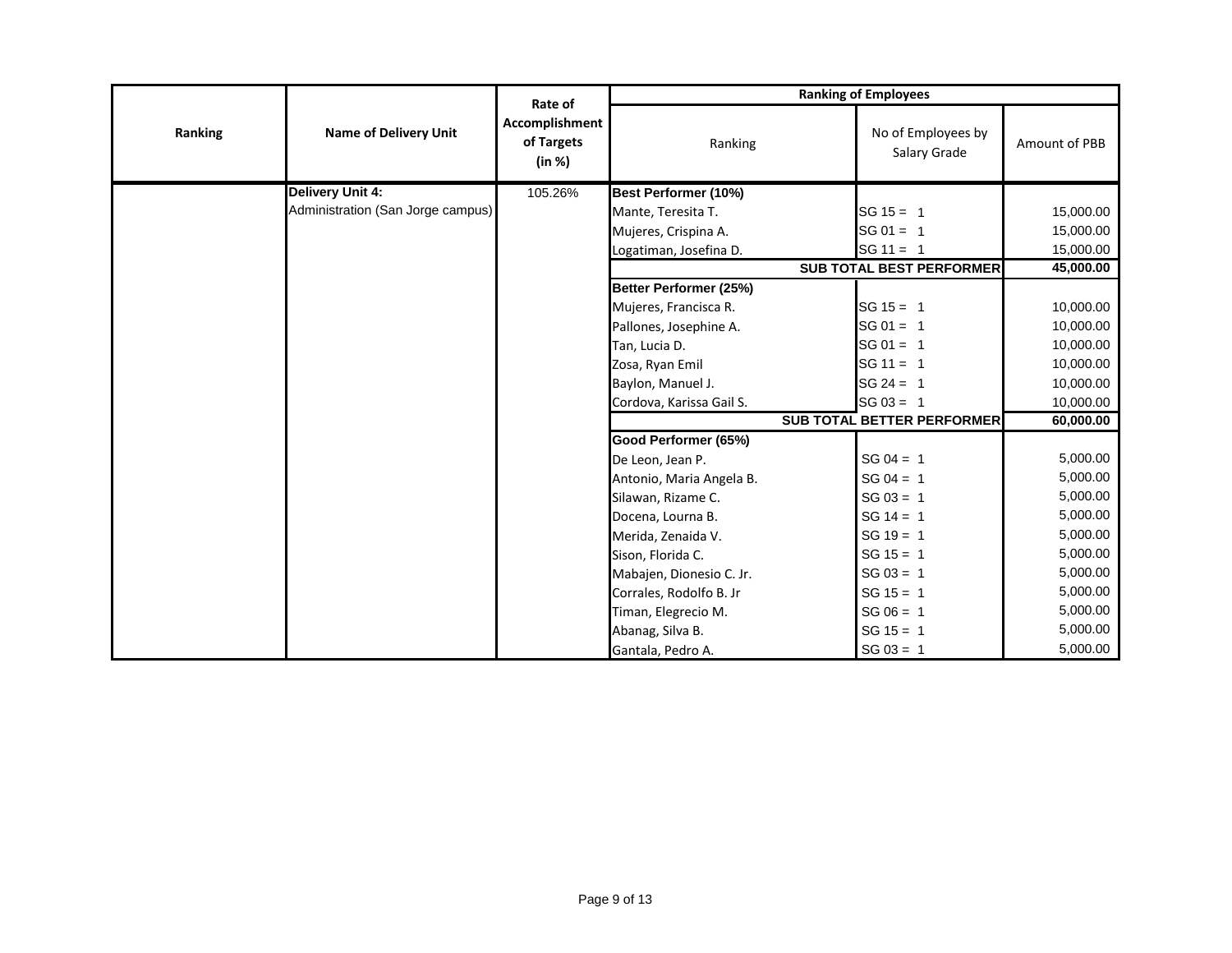|         | <b>Name of Delivery Unit</b> | Rate of<br>Accomplishment<br>of Targets<br>(in %) | <b>Ranking of Employees</b>     |                                    |               |  |
|---------|------------------------------|---------------------------------------------------|---------------------------------|------------------------------------|---------------|--|
| Ranking |                              |                                                   | Ranking                         | No of Employees by<br>Salary Grade | Amount of PBB |  |
|         |                              |                                                   | Duena, Cresencio V.             | $SG 01 = 1$                        | 5,000.00      |  |
|         |                              |                                                   | Cabubas, Rogelio J.             | $SG 01 = 1$                        | 5,000.00      |  |
|         |                              |                                                   | Gadaingan, Oscar B.             | $SG 14 = 1$                        | 5,000.00      |  |
|         |                              |                                                   | Pensotes, Samuel H.             | $SG 04 = 1$                        | 5,000.00      |  |
|         |                              |                                                   | Balza, Sharon D. * (6mo)        | $SG 03 = 1$                        | 3,500.00      |  |
|         |                              |                                                   | Alivio, Dario P.* (9mo)         | $SG 01 = 1$                        | 4,500.00      |  |
|         |                              |                                                   |                                 | <b>SUB TOTAL GOOD PERFORMER</b>    | 83,000.00     |  |
|         | Delivery Unit 5:             | 102.64%                                           | Best Performer (10%)            |                                    |               |  |
|         | College of Management (COM)  |                                                   | Patimo, Donald M.               | $SG 18 = 1$                        | 15,000.00     |  |
|         |                              |                                                   | Senario, Melanie Maria J.       | $SG 14 = 1$                        | 15,000.00     |  |
|         |                              |                                                   |                                 | <b>SUB TOTAL BEST PERFORMER</b>    | 30,000.00     |  |
|         |                              |                                                   | Better Performer (25%)          |                                    |               |  |
|         |                              |                                                   | Lacaba, Leo Jesus M.            | $SG 17 = 1$                        | 10,000.00     |  |
|         |                              |                                                   | Catamora, Rolyn A.              | $SG 12 = 1$                        | 10,000.00     |  |
|         |                              |                                                   | Casiracan, Mia Cheryl E.        | $SG 13 = 1$                        | 10,000.00     |  |
|         |                              |                                                   | Roa, Marilyn B.                 | $SG 15 = 1$                        | 10,000.00     |  |
|         |                              |                                                   |                                 | <b>SUB TOTAL BETTER PERFORMER</b>  | 40,000.00     |  |
|         |                              |                                                   | Good Performer (65%)            |                                    |               |  |
|         |                              |                                                   | Sidic, Isabelita C.             | $SG 19 = 1$                        | 5,000.00      |  |
|         |                              |                                                   | Sambalilo, Jose Russel A.       | $SG 12 = 1$                        | 5,000.00      |  |
|         |                              |                                                   | Garpeza, Norberto C.            | $SG 19 = 1$                        | 5,000.00      |  |
|         |                              |                                                   | Lucero, Ma. Bernadette A.       | $SG 19 = 1$                        | 5,000.00      |  |
|         |                              |                                                   | Alorro, Jessica C.              | $SG 12 = 1$                        | 5,000.00      |  |
|         |                              |                                                   | Barandino, Iris G.              | $SG 12 = 1$                        | 5,000.00      |  |
|         |                              |                                                   | Alorro, Editha T.               | $SG 15 = 1$                        | 5,000.00      |  |
|         |                              |                                                   | Canizares, Raymundo S.          | $SG 17 = 1$                        | 5,000.00      |  |
|         |                              |                                                   | Lacaba, Marianni Joy D. * (7mo) | $SG 14 = 1$                        | 4,000.00      |  |
|         |                              |                                                   |                                 | <b>SUB TOTAL GOOD PERFORMER</b>    | 44,000.00     |  |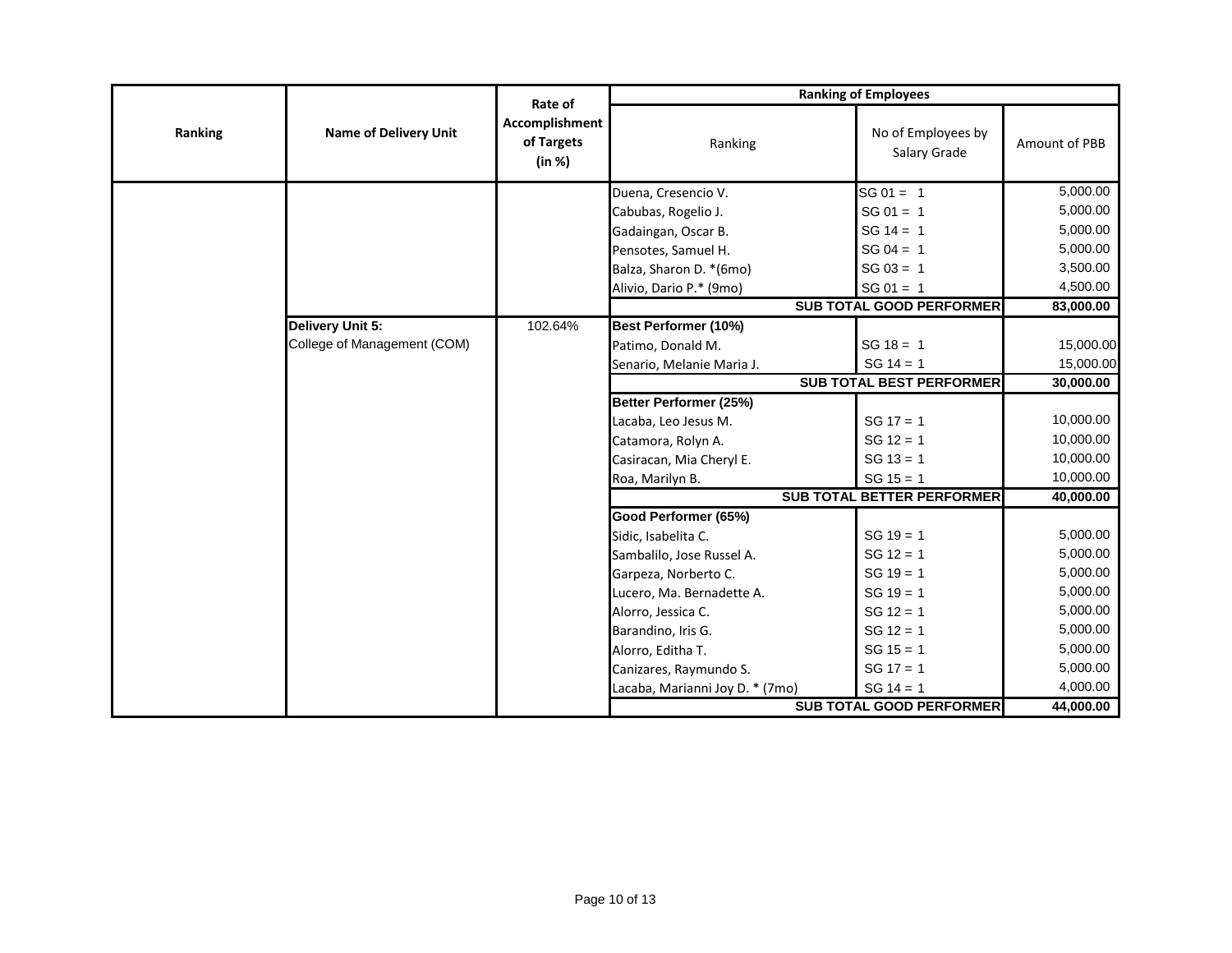|         |                                       | Rate of<br>Accomplishment<br>of Targets<br>(in %) | <b>Ranking of Employees</b>   |                                    |               |  |
|---------|---------------------------------------|---------------------------------------------------|-------------------------------|------------------------------------|---------------|--|
| Ranking | <b>Name of Delivery Unit</b>          |                                                   | Ranking                       | No of Employees by<br>Salary Grade | Amount of PBB |  |
|         | Delivery Unit 6:                      | 91.42%                                            | Best Performer (10%)          |                                    |               |  |
|         | <b>Student Affairs Services (SAS)</b> |                                                   | Trani, Josefa T.              | $SG 17 = 1$                        | 15,000.00     |  |
|         |                                       |                                                   |                               | <b>SUB TOTAL BEST PERFORMER</b>    | 15,000.00     |  |
|         |                                       |                                                   | Better Performer (25%)        |                                    |               |  |
|         |                                       |                                                   | Mendoza, Erlinda S.           | $SG 06 = 1$                        | 10,000.00     |  |
|         |                                       |                                                   | Daguman, Ellery D.            | $SG 17 = 1$                        | 10,000.00     |  |
|         |                                       |                                                   | Cabug-os, Michael O.          | $SG 04 = 1$                        | 10,000.00     |  |
|         |                                       |                                                   |                               | <b>SUB TOTAL BETTER PERFORMER</b>  | 30,000.00     |  |
|         |                                       |                                                   | Good Performer (65%)          |                                    |               |  |
|         |                                       |                                                   | Salurio, Livia Lourdes B.     | $SG 04 = 1$                        | 5,000.00      |  |
|         |                                       |                                                   | Manalo, Marife C.             | $SG 06 = 1$                        | 5,000.00      |  |
|         |                                       |                                                   | Mazorca, Roselle G.           | $SG 04 = 1$                        | 5,000.00      |  |
|         |                                       |                                                   | Delos Reyes, Bella B.         | $SG 20 = 1$                        | 5,000.00      |  |
|         |                                       |                                                   | Bueno, Nathaniel C.           | $SG 01 = 1$                        | 5,000.00      |  |
|         |                                       |                                                   | Maribojoc, Diosdado           | $SG 18 = 1$                        | 5,000.00      |  |
|         |                                       |                                                   | Conchas, Ernani L.            | $SG 01 = 1$                        | 5,000.00      |  |
|         |                                       |                                                   | Garcia, Ella Marie D.* (7 mo) | $SG 18 = 1$                        | 4,000.00      |  |
|         |                                       |                                                   | Legaspi, Jocelyn V. * (8 mo)  | $SG 13 = 1$                        | 4,500.00      |  |
|         |                                       |                                                   |                               | <b>SUB TOTAL GOOD PERFORMER</b>    | 43,500.00     |  |
|         | <b>Delivery Unit 7:</b>               | 94.38%                                            | Best Performer (10%)          |                                    |               |  |
|         | College of Education (COED)           |                                                   | Dela Cruz, Tita Y.            | $SG 12 = 1$                        | 15,000.00     |  |
|         |                                       |                                                   |                               | <b>SUB TOTAL BEST PERFORMER</b>    | 15,000.00     |  |
|         |                                       |                                                   | Better Performer (25%)        |                                    |               |  |
|         |                                       |                                                   | Dollado, Maria Lucil H.       | $SG 15 = 1$                        | 10,000.00     |  |
|         |                                       |                                                   | Montecalvo, Enrique B.        | $SG 23 = 1$                        | 10,000.00     |  |
|         |                                       |                                                   | Tarrayo, Susana P.            | $SG 19 = 1$                        | 10,000.00     |  |
|         |                                       |                                                   |                               | <b>SUB TOTAL BETTER PERFORMER</b>  | 30,000.00     |  |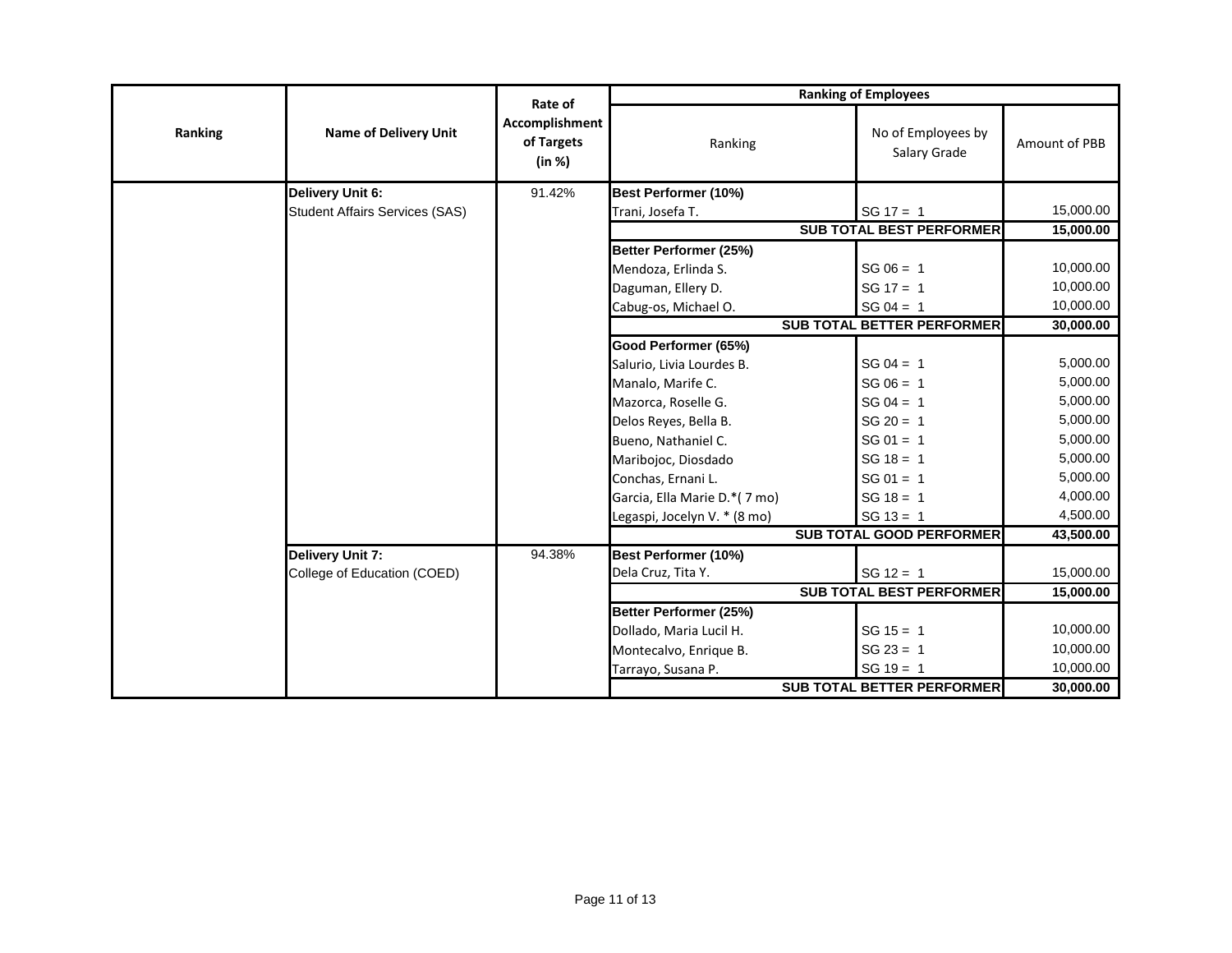|                                             |                              | Rate of                                |                                                    | <b>Ranking of Employees</b> |                                    |                        |
|---------------------------------------------|------------------------------|----------------------------------------|----------------------------------------------------|-----------------------------|------------------------------------|------------------------|
| Ranking                                     | <b>Name of Delivery Unit</b> | Accomplishment<br>of Targets<br>(in %) | Ranking                                            |                             | No of Employees by<br>Salary Grade | Amount of PBB          |
|                                             |                              |                                        | Good Performer (65%)                               |                             |                                    |                        |
|                                             |                              |                                        | Santos, Cleta A.                                   | $SG 12 = 1$                 |                                    | 5,000.00               |
|                                             |                              |                                        | Calamayo, Judith S.                                | $SG 14 = 1$                 |                                    | 5,000.00               |
|                                             |                              |                                        | Maniable, Modesto M.                               | $SG 23 = 1$                 |                                    | 5,000.00               |
|                                             |                              |                                        | Bernardo, Nancy Faye B.                            | $SG 18 = 1$                 |                                    | 5,000.00               |
|                                             |                              |                                        | Pilpa, Myra L.                                     | $SG 12 = 1$                 |                                    | 5,000.00               |
|                                             |                              |                                        | Delos Reyes, Lydia C.                              | $SG 22 = 1$                 |                                    | 5,000.00               |
|                                             |                              |                                        | Pitogo, Galo P.                                    | $SG 15 = 1$                 |                                    | 5,000.00               |
|                                             |                              |                                        |                                                    |                             | SUB TOTAL GOOD PERFORMER           | 35,000.00              |
|                                             |                              |                                        | <b>TOTAL GOOD DELIVERY UNIT</b>                    | 144                         | employees                          | 1,048,500.00           |
| <b>University President</b>                 |                              |                                        | <b>BERGADO, AVELNA N.</b>                          | $SG 29 = 1$                 |                                    | 10,000.00              |
|                                             |                              |                                        | TOTAL NUMBER OF QUALIFIED EMPLOYEE & AMOUNT OF PBB | 199                         | employees                          | 1,719,800.00           |
| 2.4 One failed Performance Delivery Unit 1: |                              | 81.90%                                 |                                                    |                             |                                    |                        |
| Indicator (ISOLATED)                        | <b>Advance Education</b>     |                                        | Montecalvo, Fe C.                                  | $SG 29 = 1$                 |                                    |                        |
|                                             |                              |                                        | De los Reyes, Raul E.                              |                             |                                    |                        |
| 2.5 Did NOT Submit their                    | Administration (main campus) |                                        | UY, Raul A.                                        | $SG 03 = 3$                 |                                    | Did not submit Jan     |
| <b>IIPCR review on due date</b>             |                              |                                        | Velarde, Rico B.                                   |                             |                                    | to June<br>Performance |
|                                             |                              |                                        | Villanueva, Valente                                | $SG 21 = 1$                 |                                    | Rating                 |
|                                             | <b>Higher Education</b>      |                                        | Epilogo, Perpetouo                                 | $SG 14 = 1$                 |                                    |                        |
|                                             |                              |                                        | <b>TOTAL NUMBER OF DISQUALIFIED EMPLOYEES</b>      | 6                           | <b>Employees</b>                   |                        |

Prepared by the Performance Management Group:

## **DR. MARIETTA L. ESPIÑA BENJAMIN L. PECAYO** Chairman, PMG **Vice Chairman PMG**

Members

VP for Academic Affairs Faculty Regent

## **FE C. MONTECALVO DR. RAMIL S. CATAMORA**